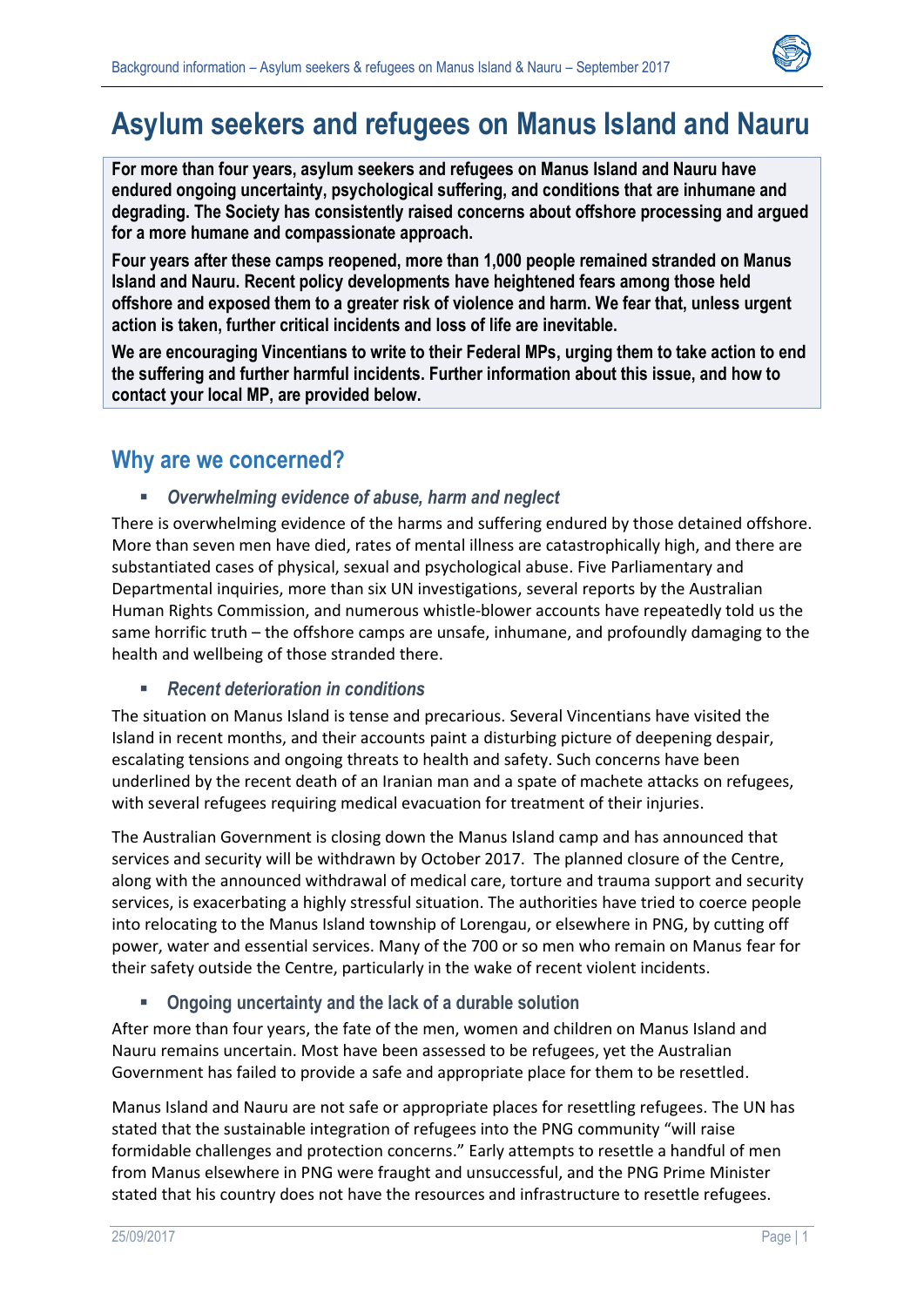

Similarly, the UN has argued that the health, educational, child protection and welfare, and social and vocational needs of refugees on Nauru "grossly exceed" the capacity of Nauruan services. According to the UN, refugees on Nauru face ongoing discrimination and there are "grave concerns about inadequate protection measures for woman and children in Nauru".

The Australian Government rejected an offer from New Zealand to resettle 150 refugees from Manus Island and Nauru, but in November 2016 the Australian Government announced it had struck a resettlement deal with the United States. Ten months later, not a single refugee has been resettled in the US. However, on 20 September, around 50 refugees from Manus and Nauru were informed that they would be resettled in the US.

While the announcement that some refugees will be resettled in the US is welcome, it doesn't resolve the uncertainty and fear for the overwhelming majority of men, women and children who remain stranded on Manus and Nauru. While the full details of the US resettlement deal are unclear, the Government has indicated that the US will not provide enough places to resettle all of those found to be refugees on Manus and Nauru.

While most on Manus and Nauru have been found to be refugees, there are a small number whose claim for asylum has been rejected. This includes stateless people, who are not recognised as a citizen by any country and cannot return to their country of origin. The Australian Government is proposing to incarcerate this group indefinitely, and has funded the construction of a \$20 million facility for this purpose on the outskirts of the PNG capital, Port Moresby.

### **What are we asking for?**

Four years after the Australian Government recommenced offshore processing, it is unconscionable that people continue to languish on PNG and Nauru. Beyond the reports of physical and sexual abuse, inadequate medical attention and degrading living conditions, the extinguishment of hope and endless wait has pushed people to the edge.

As the situation on the ground deteriorates, there is a real threat of further serious harm. We are urging the Australian Government to act urgently to avert any further tragedies and to provide a durable and safe solution for resettling refugees:

- To prevent an escalation of the crisis, the Australian Government must maintain **adequate healthcare, security and other critical services**. Any further reduction of fundamental support for refugees and asylum-seekers in PNG or Nauru would add to the already serious health and security risks.
- The Australian Government must end the uncertainty and **provide a safe, appropriate and permanent option for resettling those still on Manus Island and Nauru**.

Australia's treatment of people seeking asylum ought to reflect our collective values of solidarity, compassion, respect for human dignity, and our desire to do good – not harm. We have consistently urged the Federal Government to bring the people held on Manus and Nauru to Australia and to grant permanent protection to those found to be refugees.